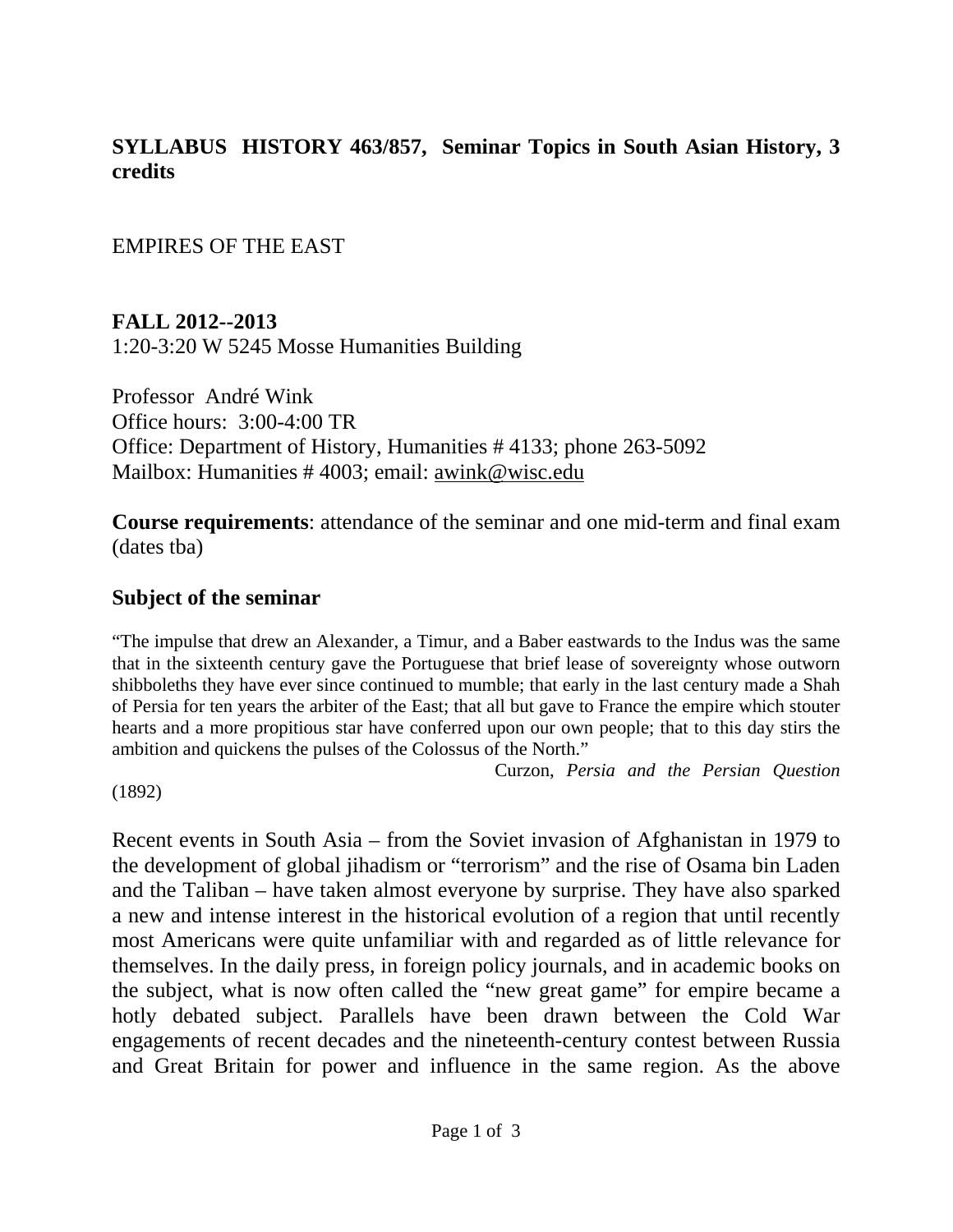quotation from Lord George Nathaniel Curzon [1859-1925; Viceroy of India, 1899-1905] illustrates, the struggle for empire in South Asia has been depicted as something that was historically inevitable and of all ages – proof, if any were needed, of the old adage that "geography is destiny." But where does this inevitability come from? And what does it bode for the future of the region? Will America, now that it has been drawn into it, be just another, the latest, empire to become "the arbiter of the East"? In this seminar we will explore these, and related issues, in five parts.

# **I. Geography and history**

Required reading: A.Wink, 'From the Mediterranean to the Indian Ocean: Medieval History in Geographic Perspective,' *Comparative Studies in Society and History,* 44, 3 (July, 2002).

# **II. The Turko-Mongol empires**

Required reading: D. Morgan, *The Mongols* (Oxford, 2007); A. Wink, *Akbar* (Oxford, 2008).

### **III. The Indian Ocean and global trade**

Required reading: K. N. Chaudhuri, *Trade and Civilisation in the Indian Ocean: An Economic History from the Rise of Islam to 1750* (Cambridge, 1985), chapters  $1 - 5$ .

### **IV. Modern imperialism and the Great Game**

Required reading: D. Fromkin,'The Great Game in Asia,' *Foreign Affairs* (Spring 1980); K. E. Meyer, *The Dust of Empire: The Race for Mastery in the Asian Heartland* (New York, 2003).

# **V. The Rise of Asian Superpowers: Turkey, Iran, India, and China in the 21st Century**

Required reading: S. Kinzer, *Reset: Iran, Turkey, and America's Future* (New